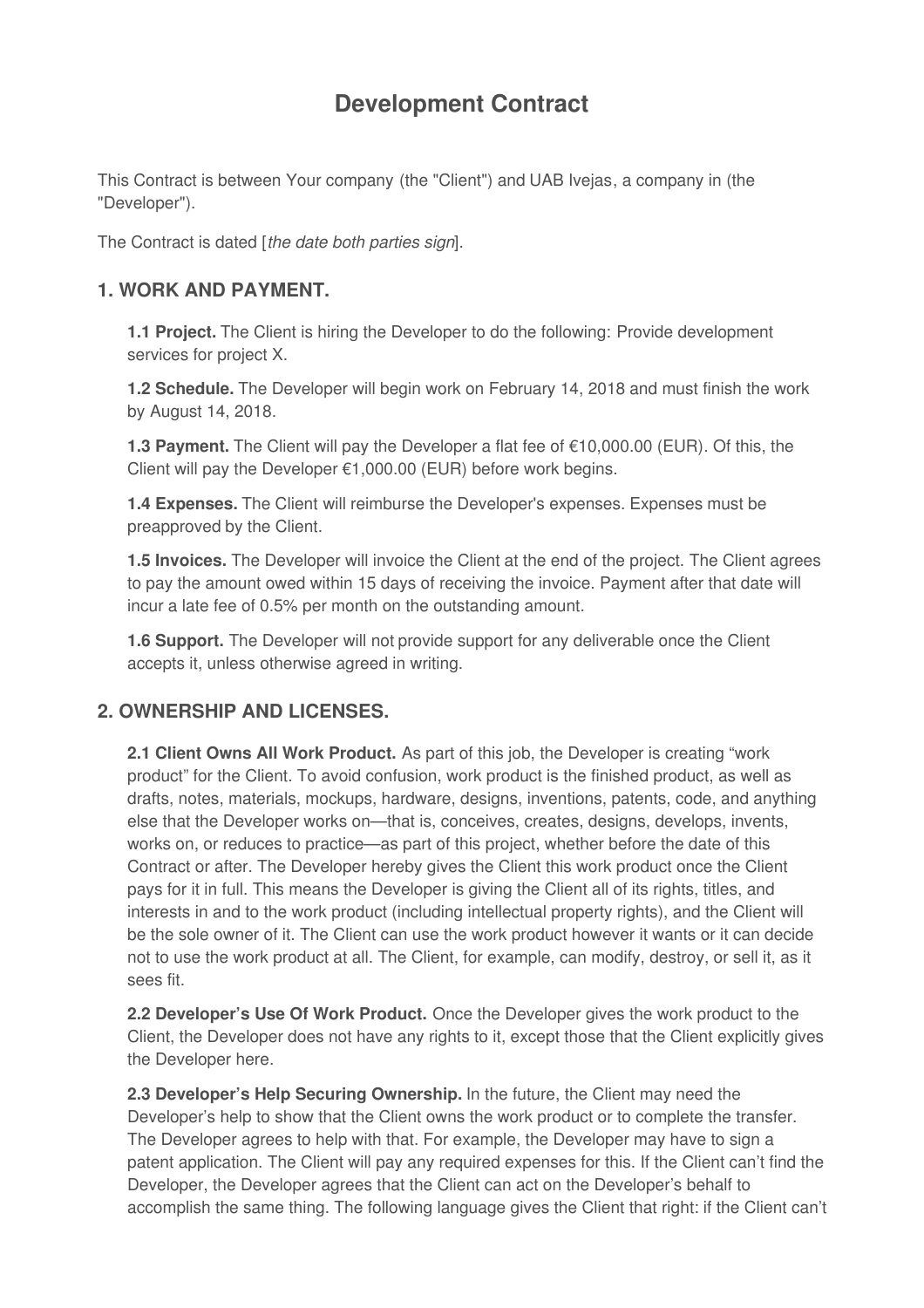find the Developer after spending reasonable effort trying to do so, the Developer hereby irrevocably designates and appoints the Client as the Developer's agent and attorney-in-fact, which appointment is coupled with an interest, to act for the Developer and on the Developer's behalf to execute, verify, and file the required documents and to take any other legal action to accomplish the purposes of paragraph 2.1 (Client Owns All Work Product).

**2.4 Developer's IP That Is Not Work Product.** During the course of this project, the Developer might use intellectual property that the Developer owns or has licensed from a third party, but that does not qualify as "work product." This is called "background IP." Possible examples of background IP are pre-existing code, type fonts, properly-licensed stock photos, and web application tools. The Developer is not giving the Client this background IP. But, as part of the Contract, the Developer is giving the Client a right to use and license (with the right to sublicense) the background IP to develop, market, sell, and support the Client's products and services. The Client may use this background IP worldwide and free of charge, but it cannot transfer its rights to the background IP (except as allowed in Section 11.1 (Assignment)). The Client cannot sell or license the background IP separately from its products or services. The Developer cannot take back this grant, and this grant does not end when the Contract is over.

**2.5 Developer's Right To Use Client IP.** The Developer may need to use the Client's intellectual property to do its job. For example, if the Client is hiring the Developer to build a website, the Developer may have to use the Client's logo. The Client agrees to let the Developer use the Client's intellectual property and other intellectual property that the Client controls to the extent reasonably necessary to do the Developer's job. Beyond that, the Client is not giving the Developer any intellectual property rights, unless specifically stated otherwise in this Contract.

**3. COMPETITIVE ENGAGEMENTS.** The Developer won't work for a competitor of the Client until this Contract ends. To avoid confusion, a competitor is any third party that develops, manufactures, promotes, sells, licenses, distributes, or provides products or services that are substantially similar to the Client's products or services. A competitor is also a third party that plans to do any of those things. The one exception to this restriction is if the Developer asks for permission beforehand and the Client agrees to it in writing. If the Developer uses employees or subcontractors, the Developer must make sure they follow the obligations in this paragraph, as well.

**4. NON-SOLICITATION.** Until this Contract ends, the Developer won't: (a) encourage Client employees or service providers to stop working for the Client; (b) encourage Client customers or clients to stop doing business with the Client; or (c) hire anyone who worked for the Client over the 12-month period before the Contract ended. The one exception is if the Developer puts out a general ad and someone who happened to work for the Client responds. In that case, the Developer may hire that candidate. The Developer promises that it won't do anything in this paragraph on behalf of itself or a third party.

# **5. REPRESENTATIONS.**

**5.1 Overview.** This section contains important promises between the parties.

**5.2 Authority To Sign.** Each party promises to the other party that it has the authority to enter into this Contract and to perform all of its obligations under this Contract.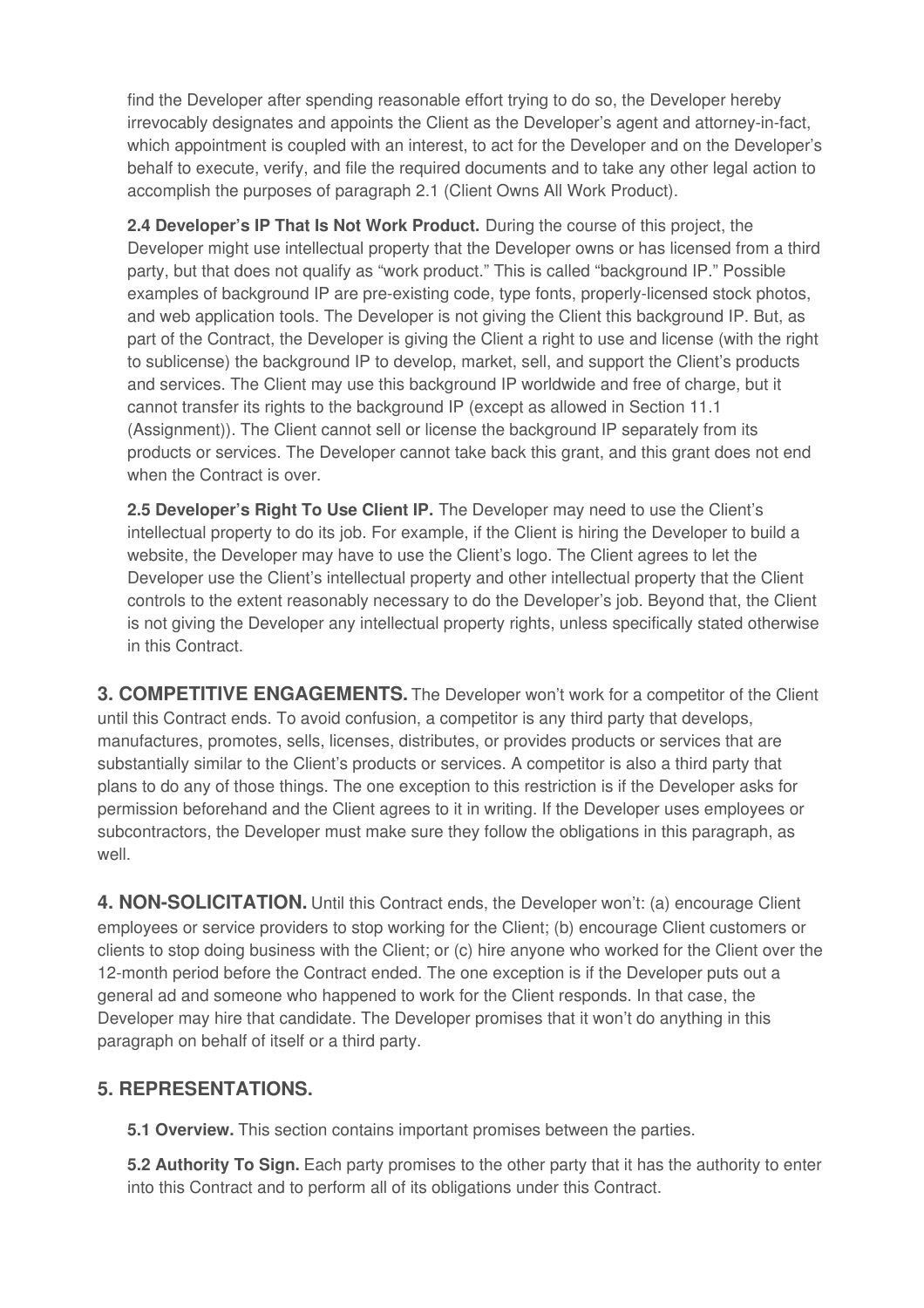**5.3 Developer Has Right To Give Client Work Product.** The Developer promises that it owns the work product, that the Developer is able to give the work product to the Client, and that no other party will claim that it owns the work product. If the Developer uses employees or subcontractors, the Developer also promises that these employees and subcontractors have signed contracts with the Developer giving the Developer any rights that the employees or subcontractors have related to the Developer's background IP and work product.

**5.4 Developer Will Comply With Laws.** The Developer promises that the manner it does this job, its work product, and any background IP it uses comply with applicable U.S. and foreign laws and regulations.

**5.5 Work Product Does Not Infringe.** The Developer promises that its work product does not and will not infringe on someone else's intellectual property rights, that the Developer has the right to let the Client use the background IP, and that this Contract does not and will not violate any contract that the Developer has entered into or will enter into with someone else.

**5.6 Client Will Review Work.** The Client promises to review the work product, to be reasonably available to the Developer if the Developer has questions regarding this project, and to provide timely feedback and decisions.

**5.7 Client-Supplied Material Does Not Infringe.** If the Client provides the Developer with material to incorporate into the work product, the Client promises that this material does not infringe on someone else's intellectual property rights.

**6. TERM AND TERMINATION.**This Contract ends on August 14, 2018, unless the Client or the Developer ends the contract before that time. Either party may end this Contract for any reason by sending an email or letter to the other party, informing the recipient that the sender is ending the Contract and that the Contract will end in 7 days. The Contract officially ends once that time has passed. The party that is ending the Contract must provide notice by taking the steps explained in Section 11.4. The Developer must immediately stop working as soon as it receives this notice, unless the notice says otherwise. The Client will pay the Developer for the work done up until when the Contract ends and will reimburse the Developer for any agreed-upon, noncancellable expenses. The following sections don't end even after the Contract ends: 2 (Ownership and Licenses); 3 (Competitive Engagements); 4 (Non-Solicitation); 5 (Representations); 8 (Confidential Information); 9 (Limitation of Liability); 10 (Indemnity); and 11 (General).

**7. INDEPENDENT CONTRACTOR.** The Client is hiring the Developer as an independent contractor. The following statements accurately reflect their relationship:

- The Developer will use its own equipment, tools, and material to do the work.

- The Client will not control how the job is performed on a day-to-day basis. Rather, the Developer is responsible for determining when, where, and how it will carry out the work.

- The Client will not provide the Developer with any training.
- The Client and the Developer do not have a partnership or employer-employee relationship.
- The Developer cannot enter into contracts, make promises, or act on behalf of the Client.
- The Developer is not entitled to the Client's benefits (e.g., group insurance, retirement benefits, retirement plans, vacation days).

- The Developer is responsible for its own taxes.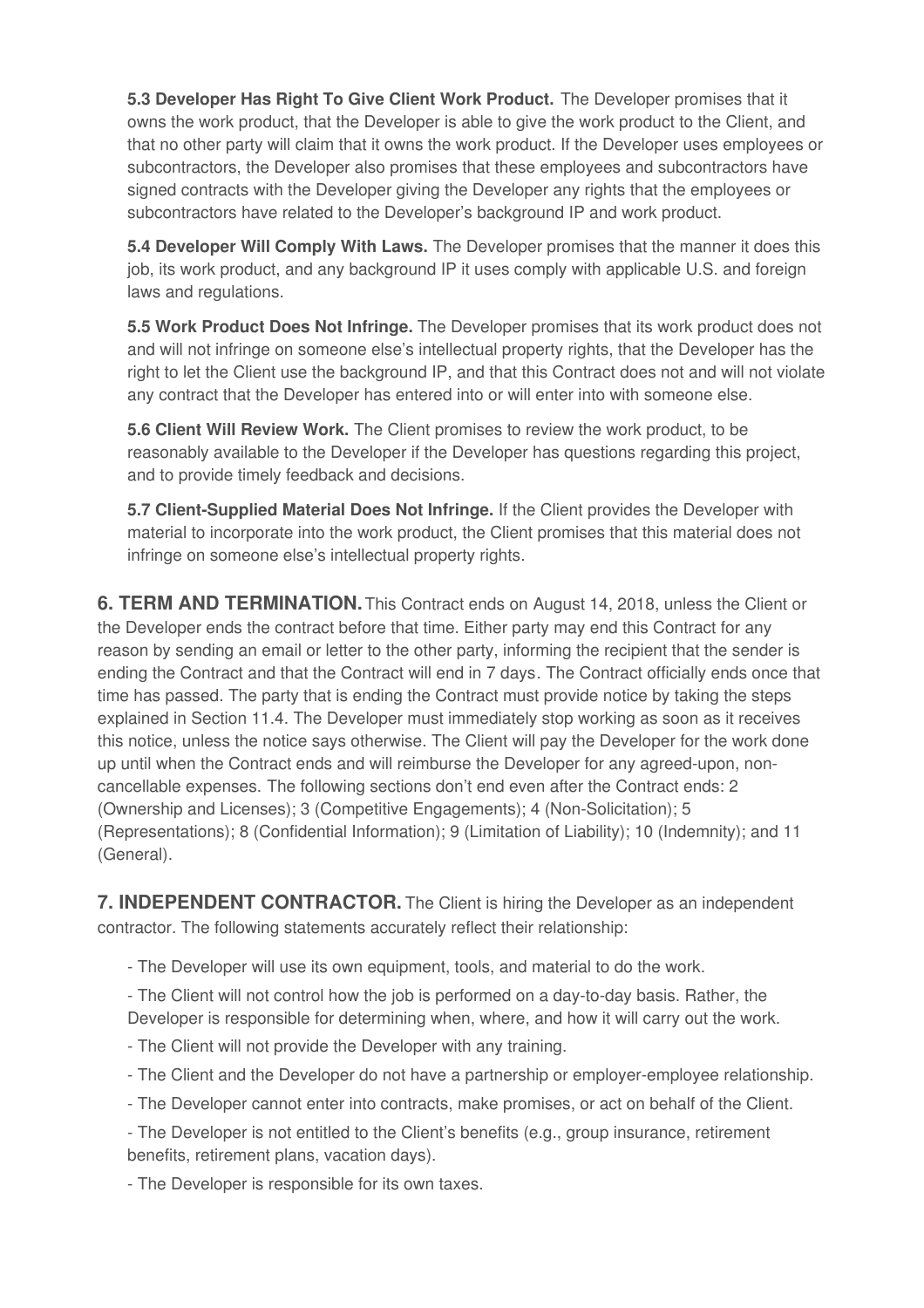- The Client will not withhold taxes or make payments for disability insurance, unemployment insurance, or workers compensation for the Developer or any of the Developer's employees or subcontractors.

# **8. CONFIDENTIAL INFORMATION.**

**8.1 Overview.** This Contract imposes special restrictions on how the Client and the Developer must handle confidential information. These obligations are explained in this section.

**8.2 The Client's Confidential Information.** While working for the Client, the Developer may come across, or be given, Client information that is confidential. This is information like customer lists, business strategies, research & development notes, statistics about a website, and other information that is private. The Developer promises to treat this information as if it is the Developer's own confidential information. The Developer may use this information to do its job under this Contract, but not for anything else. For example, if the Client lets the Developer use a customer list to send out a newsletter, the Developer cannot use those email addresses for any other purpose. The one exception to this is if the Client gives the Developer written permission to use the information for another purpose, the Developer may use the information for that purpose, as well. When this Contract ends, the Developer must give back or destroy all confidential information, and confirm that it has done so. The Developer promises that it will not share confidential information with a third party, unless the Client gives the Developer written permission first. The Developer must continue to follow these obligations, even after the Contract ends. The Developer's responsibilities only stop if the Developer can show any of the following: (i) that the information was already public when the Developer came across it; (ii) the information became public after the Developer came across it, but not because of anything the Developer did or didn't do; (iii) the Developer already knew the information when the Developer came across it and the Developer didn't have any obligation to keep it secret; (iv) a third party provided the Developer with the information without requiring that the Developer keep it a secret; or (v) the Developer created the information on its own, without using anything belonging to the Client.

**8.3 Third-Party Confidential Information.** It's possible the Client and the Developer each have access to confidential information that belongs to third parties. The Client and the Developer each promise that it will not share with the other party confidential information that belongs to third parties, unless it is allowed to do so. If the Client or the Developer is allowed to share confidential information with the other party and does so, the sharing party promises to tell the other party in writing of any special restrictions regarding that information.

**9. LIMITATION OF LIABILITY.**Neither party is liable for breach-of-contract damages that the breaching party could not reasonably have foreseen when it entered this Contract.

# **10. INDEMNITY.**

**10.1 Overview.** This section transfers certain risks between the parties if a third party sues or goes after the Client or the Developer or both. For example, if the Client gets sued for something that the Developer did, then the Developer may promise to come to the Client's defense or to reimburse the Client for any losses.

**10.2 Client Indemnity.** In this Contract, the Developer agrees to indemnify the Client (and its affiliates and its and their directors, officers, employees, and agents) from and against all liabilities, losses, damages, and expenses (including reasonable attorneys' fees) related to a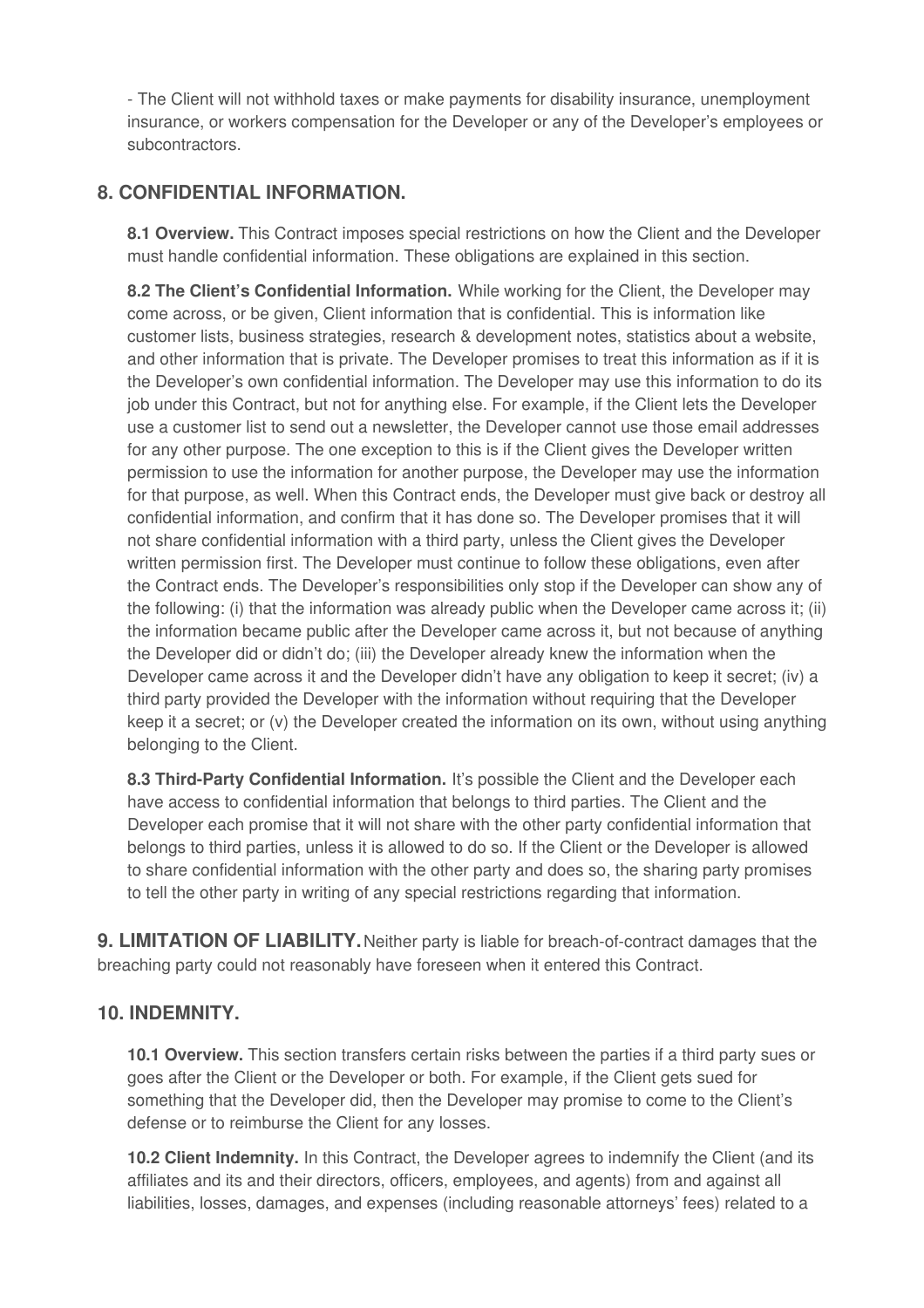third-party claim or proceeding arising out of: (i) the work the Developer has done under this Contract; (ii) a breach by the Developer of its obligations under this Contract; or (iii) a breach by the Developer of the promises it is making in Section 5 (Representations).

**10.3 Developer Indemnity.** In this Contract, the Client agrees to indemnify the Developer (and its affiliates and its and their directors, officers, employees, and agents) from and against liabilities, losses, damages, and expenses (including reasonable attorneys' fees) related to a third-party claim or proceeding arising out of a breach by the Client of its obligations under this Contract.

# **11. GENERAL.**

**11.1 Assignment.** This Contract applies only to the Client and the Developer. The Developer cannot assign its rights or delegate its obligations under this Contract to a third-party (other than by will or intestate), without first receiving the Client's written permission. In contrast, the Client may assign its rights and delegate its obligations under this Contract without the Developer's permission. This is necessary in case, for example, another Client buys out the Client or if the Client decides to sell the work product that results from this Contract.

**11.2 Arbitration.** As the exclusive means of initiating adversarial proceedings to resolve any dispute arising under this Contract, a party may demand that the dispute be resolved by arbitration administered by the American Arbitration Association in accordance with its commercial arbitration rules.

**11.3 Modification; Waiver.** To change anything in this Contract, the Client and the Developer must agree to that change in writing and sign a document showing their contract. Neither party can waive its rights under this Contract or release the other party from its obligations under this Contract, unless the waiving party acknowledges it is doing so in writing and signs a document that says so.

#### **11.4 Notices.**

(a) Over the course of this Contract, one party may need to send a notice to the other party. For the notice to be valid, it must be in writing and delivered in one of the following ways: personal delivery, email, or certified or registered mail (postage prepaid, return receipt requested). The notice must be delivered to the party's address listed at the end of this Contract or to another address that the party has provided in writing as an appropriate address to receive notice.

(b) The timing of when a notice is received can be very important. To avoid confusion, a valid notice is considered received as follows: (i) if delivered personally, it is considered received immediately; (ii) if delivered by email, it is considered received upon acknowledgement of receipt; (iii) if delivered by registered or certified mail (postage prepaid, return receipt requested), it is considered received upon receipt as indicated by the date on the signed receipt. If a party refuses to accept notice or if notice cannot be delivered because of a change in address for which no notice was given, then it is considered received when the notice is rejected or unable to be delivered. If the notice is received after 5:00pm on a business day at the location specified in the address for that party, or on a day that is not a business day, then the notice is considered received at 9:00am on the next business day.

**11.5 Severability.** This section deals with what happens if a portion of the Contract is found to be unenforceable. If that's the case, the unenforceable portion will be changed to the minimum extent necessary to make it enforceable, unless that change is not permitted by law, in which